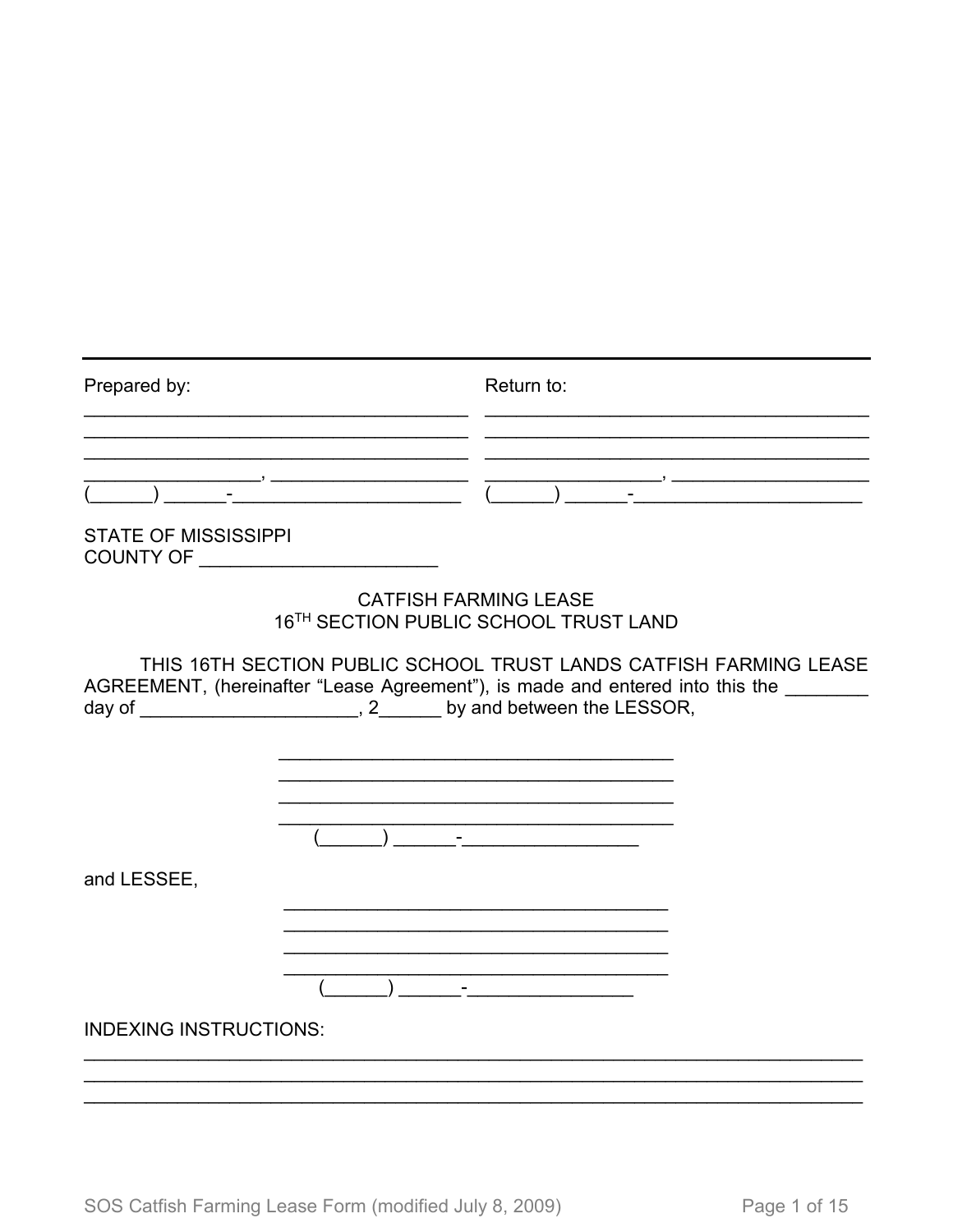### WITNESSETH:

That, for the term and in consideration of the rentals hereinafter set forth, and the covenants, conditions, and obligations to be observed and performed by LESSEE, and by the authority and under the direction of the LESSOR, as recorded in Minute Book Page \_\_\_\_\_\_\_\_\_, LESSOR does hereby lease and rent unto LESSEE the following described land ( hereinafter the "Leased Premises") to-wit:

Section \_\_\_\_\_\_\_\_\_\_\_\_\_ Township \_\_\_\_\_\_\_\_\_\_\_ Range \_\_\_\_\_\_\_\_\_\_\_

MORE PARTICULARLY DESCRIBED IN EXHIBIT "A" ATTACHED HERETO AND INCORPORATED BY REFERENCE AS IF COPIED FULLY HEREIN.

|       |        |  | <b>1. Term.</b> Subject to the other provisions herein contained, the term of this Lease Agreement |  |                      |  |     |    |
|-------|--------|--|----------------------------------------------------------------------------------------------------|--|----------------------|--|-----|----|
| shall | be for |  |                                                                                                    |  | years, beginning the |  | dav | of |
|       |        |  | , and ending on the                                                                                |  | day of               |  |     |    |
|       |        |  | (called the "primary term"). For purposes of this Lease Agreement the Anniversary Date shall       |  |                      |  |     |    |
| be    |        |  | of each year.                                                                                      |  |                      |  |     |    |

It is expressly agreed and understood by all the parties hereto that part of the consideration given for the execution and delivery of this instrument is the option hereby granted to LESSEE to renew this Lease Agreement for an additional or "secondary term" of twenty-five (25) years from \_\_\_\_\_\_\_\_\_\_\_\_\_\_\_\_\_\_\_\_, 2\_\_\_\_\_, under the same terms, conditions, and stipulations set forth herein, except the annual rental shall be based upon the fair market value of the land, excluding the value of buildings and improvements not then owned by LESSOR, as determined by a qualified appraiser selected by LESSOR who performs his appraisal not more than twelve months and not less than three months prior to the expiration of the initial primary term. LESSEE shall exercise said option to renew for the secondary term of twenty-five (25) years by notifying LESSOR in writing no less than twelve (12) months in advance of the expiration of the primary term and by tendering the determined annual rental to LESSOR at its above-stated address prior to the expiration of the primary term as may be required by statute. The cost of the new appraisal shall be borne by LESSEE. A new lease shall be executed to effectuate the secondary term.

## **2. Annual Rent.** LESSEE covenants and agrees to pay as rent to LESSOR the sum of

\_\_\_\_\_\_\_\_\_\_\_\_\_\_\_\_\_\_\_\_\_\_\_\_\_\_\_\_\_\_\_\_\_\_\_\_\_\_\_\_\_\_\_\_\_\_\_\_\_\_\_\_\_\_\_\_\_\_\_\_\_\_\_\_\_\_\_\_\_\_\_\_\_\_\_  $(\$$   $\qquad$  ) for the first year of this lease which shall be due at the time of approval by the LESSOR. Subsequent payment of annual rent shall be due on or before the Anniversary Date of this Lease Agreement. The obligation of LESSEE to pay rent under this Lease Agreement is unconditional, and the rent shall not be subject to set off for any reason or cause. LESSOR and LESSEE agree that in the event of termination or cancellation, any rental payment made during the term of this Lease Agreement is not refundable, and LESSEE waives any right or claim it may have to refund of rent paid.

Rents shall be adjusted annually pursuant to the rent adjustment clause contained in Paragraph 3 of this Lease Agreement. In the event LESSEE is delinquent in the payment of rent, LESSEE shall pay a late charge equal to fifteen percent (15%) of the amount of rent past due for more than 30 days and thereafter shall pay interest on any rent past due at an annual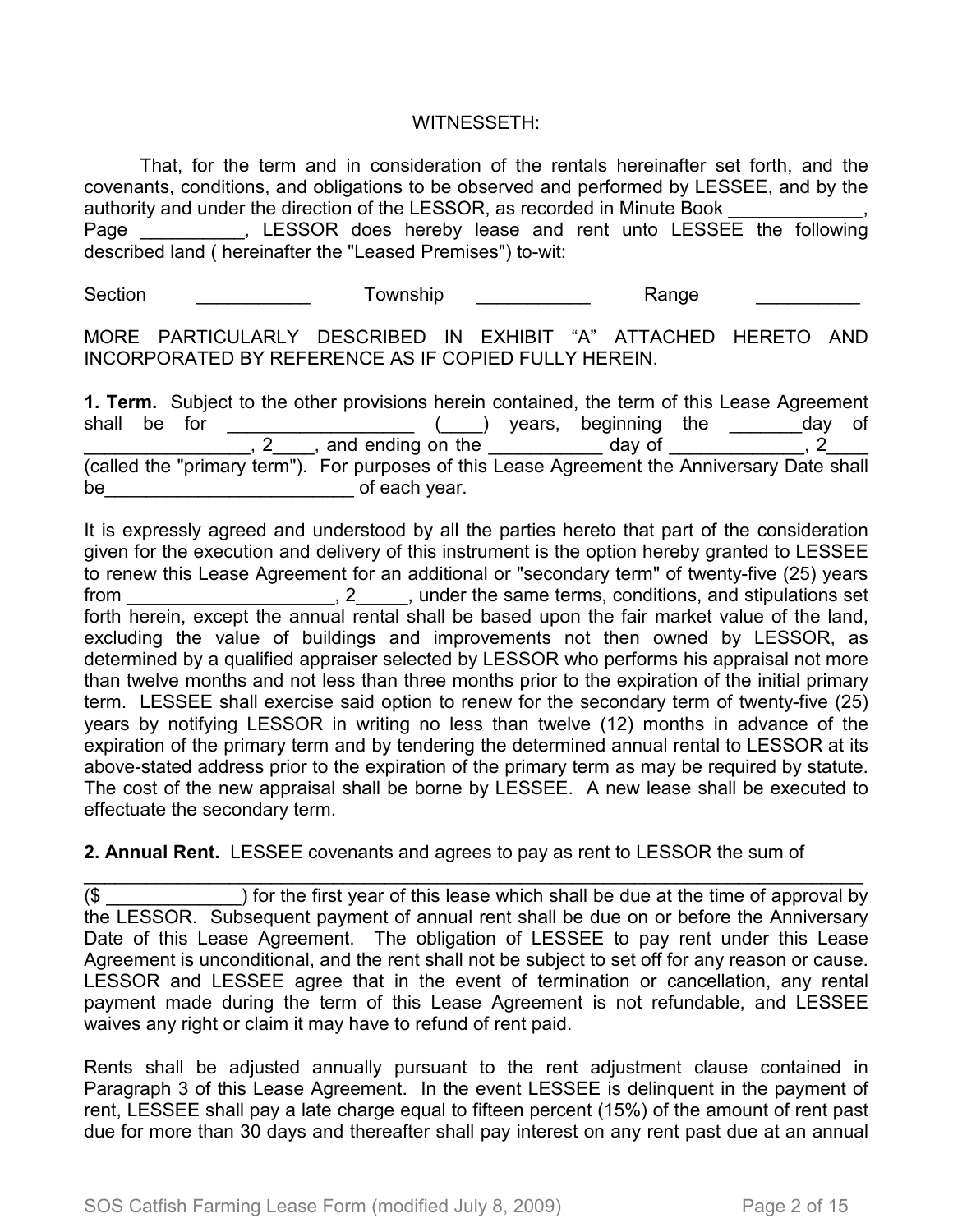rate (the "Default Rate") equal to the maximum rate then allowed by law or, if there is no maximum rate, then a rate equal to five percent per annum above the discount rate, excluding any surcharge thereon, on ninety-day commercial paper in effect at the Federal Reserve Bank in the Federal Reserve district in which the LESSOR is located, calculated according to the actuarial method.

**3. Rent Adjustment.** LESSOR shall, at the end of each year of the lease term, adjust the annual rent by the increase in the Consumer Price Index-All Urban Consumers ("CPI"), and thereafter notify LESSEE of the annual rent for the ensuing lease year.

- (a) LESSOR shall calculate the amount of the rent adjusted by the CPI and notify LESSEE, and the rent for the ensuing lease year shall be fixed as adjusted by the CPI. Said rental amount shall be calculated by multiplying the last effective annual rent for the then ending lease year by a fraction, having as its numerator the monthly CPI index number for the first calendar month of the ensuing lease year, and as its denominator the monthly CPI index number for the first calendar month of the then ending lease year. However, in no event shall the adjusted annual rent for any one (1) year period of the lease term be less than the rental amount for the previous lease year.
- (b) If for any reason the rent adjustment calculation is not completed or LESSOR has not notified LESSEE of the rent adjustment for the ensuing lease before the Anniversary Date, LESSOR and LESSEE agree that the interim annual rent pending completion of the calculation of the rent adjustment shall be equal to the annual rent in effect as of the close of the then ending lease year. LESSEE agrees to pay the interim annual rent by the annual rent due date. If the annual rent for the ensuing lease year increases as a result of the adjustment procedure set forth in Subpart (a) and (b) of Paragraph 3 of this Lease Agreement, then LESSEE shall pay to LESSOR such excess within ten (10) days of receiving notice of such increase.
- (c) This annual adjustment shall satisfy the rent adjustment required "not less than once every ten (10) years" under Miss. Code Ann. §29-3-69 (1972) as amended. The method of rental adjustment utilized herein is for the purpose of facilitating stable operation of the commercial operation on the Premises.

In the event the rent adjustment section of paragraph 3 of this Lease Agreement shall be declared inadequate for any reason by a court of competent jurisdiction, such declaration shall not affect or be construed to affect the validity of this Lease Agreement, and the Lease Agreement shall continue in full force and effect and be binding on the parties, subject only to the establishment of a rental adjustment section that, in the opinion of the appropriate court having jurisdiction, meets the requirements of Miss. Code Ann. §29-3-63 and §29-3-69 (1972) presently in effect.

**4. Taxes.** LESSEE covenants and agrees to pay any and all general and special taxes and assessments, including drainage taxes, if ever any there be, applicable to the above-described property and LESSEE'S interest therein; further, LESSEE covenants and agrees to pay any and all survey costs and recording fees in connection with this Lease Agreement or any other fees so determined by law. All payments for general and special taxes and assessments, including drainage taxes, shall be made directly to the governmental authority responsible for collecting such taxes and assessments.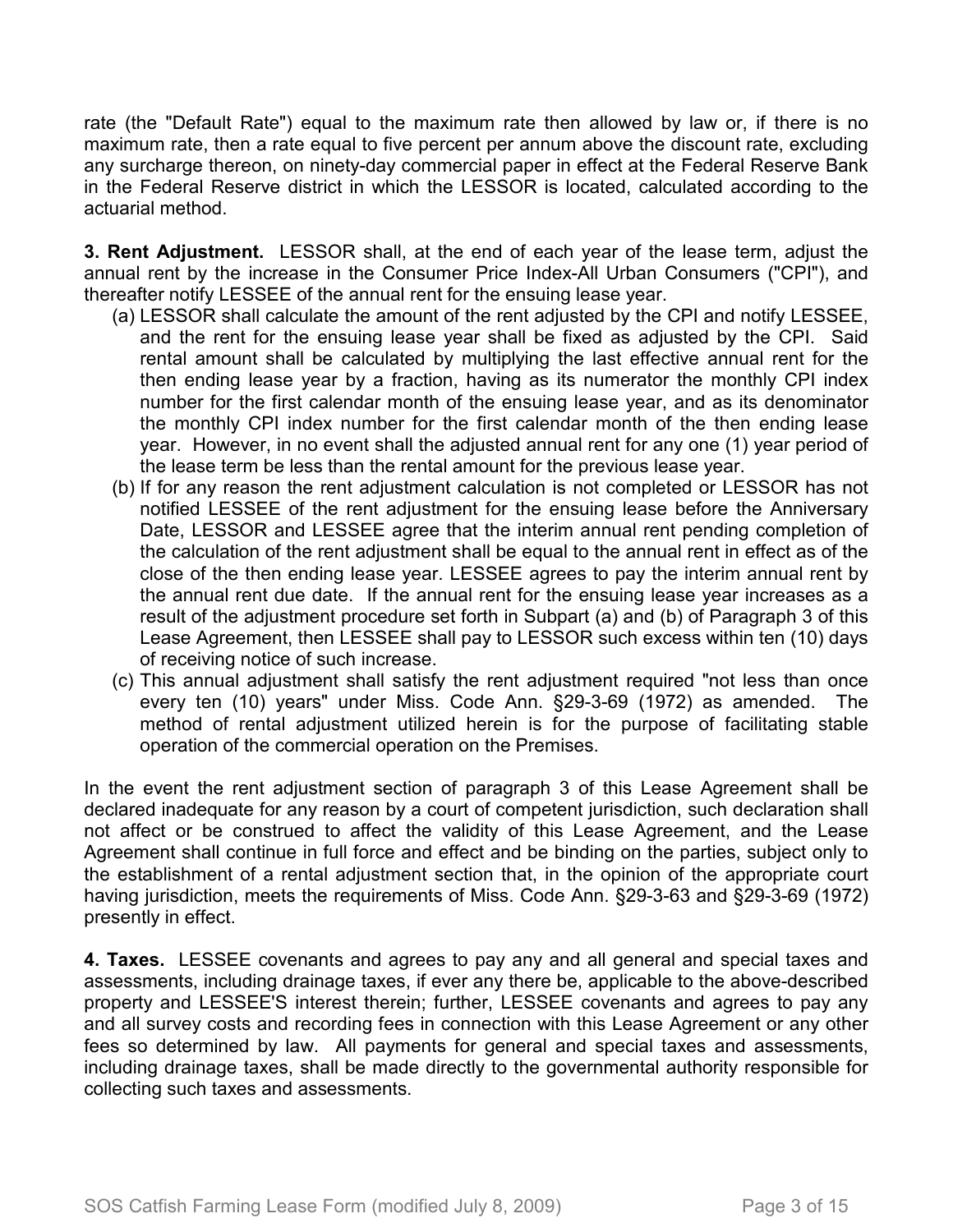During the final year of the lease term, LESSOR or the governmental authority responsible for collecting taxes and assessments may require payment of any such taxes or assessments in advance or require that other security be given to insure that taxes will be paid when due. In the event it becomes necessary for the County Tax Collector or any other authority responsible for collecting general and special taxes or assessments to retain the services of attorneys to collect any taxes or assessments due from LESSEE under this lease, then LESSEE agrees to pay all costs and expenses of such actions or collections, including a reasonable attorneys' fee for the County Tax Collector or such other authority responsible for collecting said taxes or assessments.

**5. Default.** The parties herein expressly agree that if DEFAULT shall be made in the payment of any general or special tax or assessment or rent due, pursuant to this Lease Agreement, then and in any event of DEFAULT it shall be lawful for LESSOR to enter upon said premises, or any part thereof, after LESSOR has provided sixty (60) days prior written notice to LESSEE and upon LESSEE'S failure to cure such DEFAULT within said sixty (60) days, either with or without the process of law, to re-enter and repossess the same, and to distrain from any rent or assessment that may be due thereon, at the election of LESSOR, but nothing here is to be construed to mean that LESSOR is not permitted to hold LESSEE liable for any unpaid rent or assessment to that time.

As to all other conditions, covenants, and obligations imposed on LESSEE herein, enforcement shall be by proceeding at law or in equity against any person violating or attempting to violate said conditions, covenants, and obligations to restrain violation and recover damages, if any, including reasonable expenses of litigation including but not limited to fees charged by attorneys, expert witnesses, surveyors and appraisers, which LESSEE expressly agrees to pay. Such enforcement by proceedings at law or in equity may be instituted at any time after thirty (30) days written notice. Enforcement proceedings shall include the right of the Tax Collector to recover any tax, assessment, fees and costs.

**6. Remedies.** In the event of any FORFEITURE, DEFAULT, OR CANCELLATION of this Lease Agreement or termination of the term therefore aforesaid, LESSEE shall quit, deliver up and surrender possession of the leased property and all LESSOR-owned structures and improvements thereon to the said LESSOR, and thereupon this Lease Agreement and all agreements and covenants on LESSOR'S behalf to be performed and kept, shall cease, terminate, and be utterly void, the same as if the Lease Agreement had not been made. At LESSOR'S option LESSEE shall be required to remove all LESSEE-owned improvements. In addition thereto LESSOR shall be entitled to whatever remedies it may have at law or equity for the collection of any unpaid rental hereunder, or for any other sums, for damages or otherwise, that it may have sustained on account of the LESSEE'S non-fulfillment or nonperformance of the terms and conditions of this Lease Agreement including costs for removing LESSEE-owned improvements.

Immediately upon the termination of this Lease Agreement, whether by FORFEITURE, DEFAULT, or CANCELLATION, LESSOR shall be entitled to take possession of the Leased Premises and all LESSOR- owned improvements thereon absolutely, and custom, usage, or law to the contrary notwithstanding. Any removal of property from the Leased Premises shall be accomplished so as to leave said the Leased Premises in a condition satisfactory to LESSOR. At LESSOR'S option LESSEE shall remove all of the LESSEE'S property within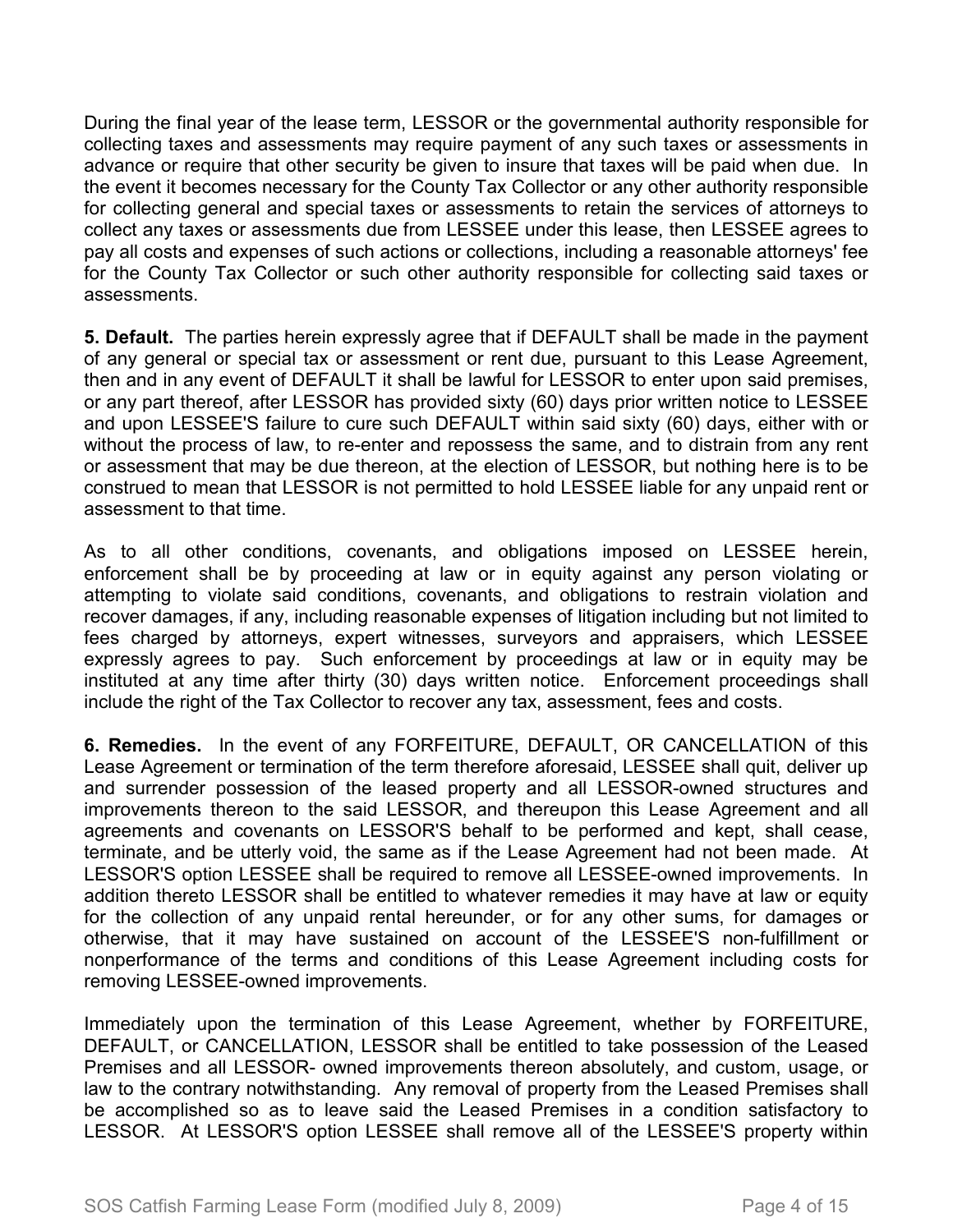thirty (30) days of LESSOR'S possession. LESSEE shall be subject to the accrual of rent during said thirty (30) day period.

**7. Curing Default.** Notwithstanding any DEFAULT provisions of this Lease Agreement, any present or future holder of a mortgage or deed of trust securing money loaned on facilities located on the Leased Premises shall have the right of a thirty (30) day notice of default within which to cure any DEFAULT which may be cured by the payment of money. In addition, for any other DEFAULT for which a forfeiture of said Lease Agreement may be invoked, such holder of such mortgage or deed of trust shall be entitled to a notice in writing of the claimed DEFAULT and shall have a reasonable time, which shall not be less than Thirty (30) days, either to require the correction of such DEFAULT or in lieu thereof to protect itself through the exercise of a power of sale and thereby acquire a leasehold in said property and correct such DEFAULT. LESSEE hereby covenants and agrees to notify LESSOR of the existence of all such mortgages, deeds of trust, or other secured encumbrances, and that, in the absence of such notice, LESSOR has no obligation whatever to notify any such holder of said encumbrance.

**8. Assignment.** This lease SHALL NOT BE ASSIGNED OR SUBLEASED. Assignment or sublease of this Lease Agreement or any rights hereunder shall automatically terminate this lease without any further notice or action by LESSOR. In the event LESSEE owns improvements on the Leased Premises, any purchaser of said improvements or any person or entity holding a contract to purchase said improvements shall have the right of first refusal to negotiate a new lease agreement with LESSOR.

**9. Regulatory Compliance.** LESSEE shall comply with all applicable laws, rules, and regulations concerning LESSEE'S use of the Leased Premises and/or obligations under this instrument. This obligation shall include, but not be limited to, compliance with federal, state and local environmental regulations concerning the air, water and soil, endangered species, wetlands, and other laws, rules and regulations that may presently exist or hereafter be adopted. In the event of contamination of the air, water or soils arising out of any LESSEE use, LESSEE shall be responsible for all mandated remediation and monitoring with this obligation to survive termination of this Lease Agreement. Notwithstanding the requirements of this paragraph LESSEE:

- (a) Except as modified by paragraph 22 below, LESSEE will not use, generate, manufacture, produce, store, release, discharge or dispose of on, under or about the Leased Premises or transport to or from the Leased Premises any hazardous substance or pollutant (as either may be defined by any present or future laws or regulations of any governmental authority or by any administrative or judicial decisions) or any solid wastes and will not allow any other person to do so.
- (b) Shall keep and maintain the Leased Premises in compliance with and shall not cause or permit the Leased Premises to be in violation of any environment laws or regulations nor any laws or regulations pertaining to the disposal of solid, liquid, or gaseous wastes, both hazardous, and non-hazardous.
- (c) Shall give prompt written notice to LESSOR and the Secretary of State of:
	- 1) Any proceeding or inquiry by any governmental authority with respect to the presence of any solid wastes or hazardous substance on the leased premises or the migration thereof from or to other property;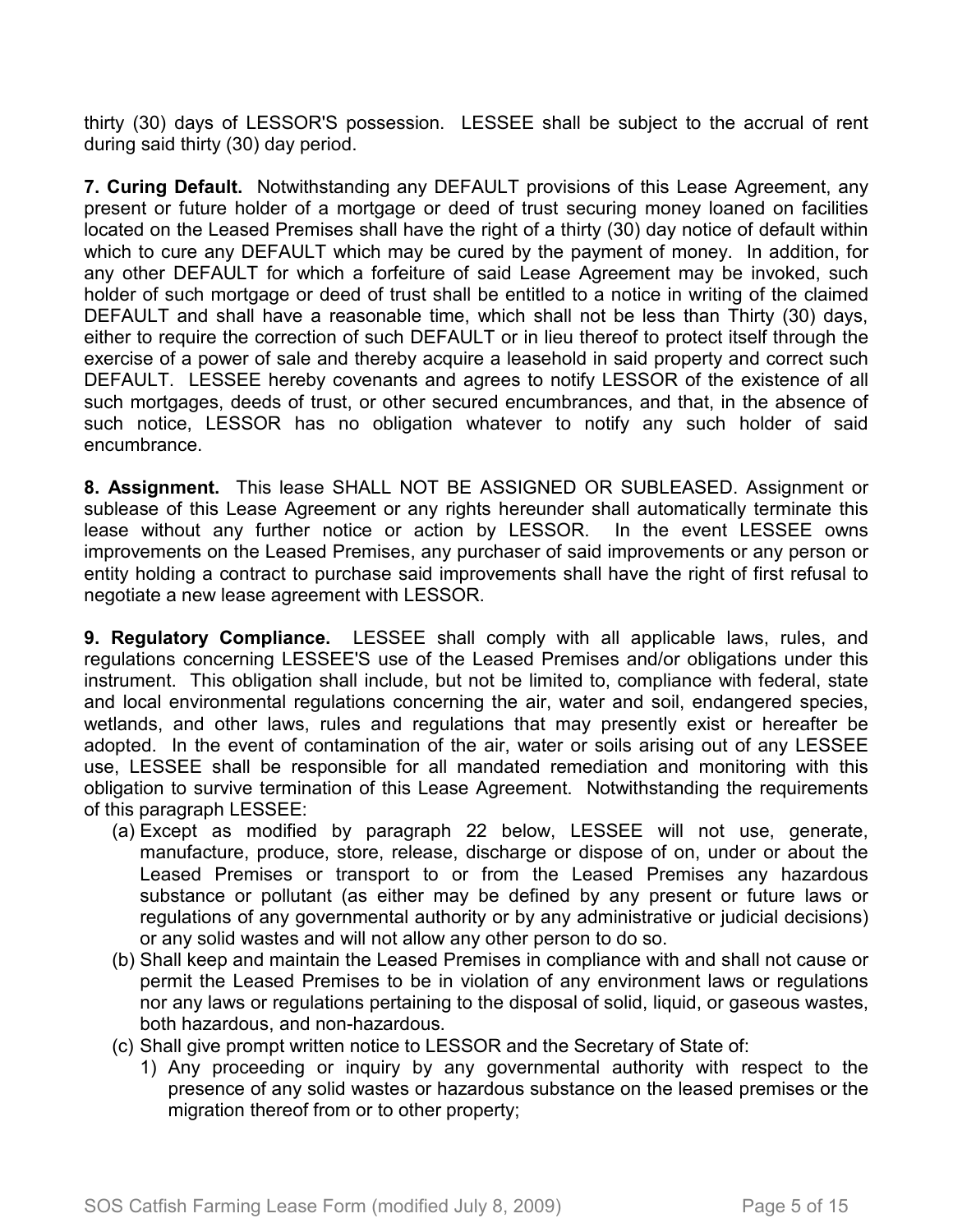- 2) All claims made or threatened by any governmental authority with respect to the presence of any solid wastes or hazardous substance on the Leased Premises or the migration thereof from or to other property; or
- 3) LESSEE'S discovery of any occurrence or condition that would cause the leased premised to be subject to any restrictions on the ownership, occupancy, transferability or use of the Leased Premises under any environmental or solid waste disposal law, regulation, ordinance or ruling.

**10. Environmental Accidents**. LESSEE shall immediately furnish written notice of all spills, leaks, accidents or similar matters on the Leased Premises to LESSOR and the Secretary of State at the address provided in this instrument. LESSEE shall also furnish LESSOR a copy of all filings, including but not limited to, environmental issues, required bylaws, rules or regulations arising out of any spills, leaks, accidents, or other matters relating to the use and occupation of the Leased Premises by LESSEE. Nothing in this paragraph shall place any duty of cleanup or remediation of the Leased Premises upon LESSOR or the Secretary of State with those duties belonging exclusively to LESSEE.

**11. Breach of Lease Agreement.** If LESSEE breaches any of the provisions of this Lease Agreement and fails to cure same after thirty (30) days written notice from LESSOR, then LESSEE, in addition to any other damages for which it may be responsible, shall pay LESSOR its reasonable costs and expenses in enforcing the Lease Agreement, including but not limited to fees charged by attorneys, expert witnesses, surveyors and appraisers.

**12. Notices.** All notices specified by this instrument shall be in writing and sent by registered or certified mail, postage prepaid to the following addresses or hand-delivered in person, delivered by facsimile or otherwise to the following persons. By written notice, either party may change the persons or addresses to whom notice shall be given.

To LESSOR: 16th Section Manager

\_\_\_\_\_\_\_\_\_\_\_\_\_\_\_\_\_\_\_\_\_\_\_\_\_\_\_\_\_\_\_\_\_\_\_\_\_ \_\_\_\_\_\_\_\_\_\_\_\_\_\_\_\_\_\_, Mississippi \_\_\_\_\_\_\_\_\_\_\_\_\_ (\_\_\_) \_\_\_-\_\_\_\_\_\_\_\_\_

To SECRETARY OF STATE: Mississippi Secretary of State's Office, Public Lands Division Attn: 16th Section Lands Post Office Box 136 Jackson, Mississippi 39205-0136 (601)-359-1350

To LESSEE:

\_\_\_\_\_\_\_\_\_\_\_\_\_\_, \_\_\_\_\_\_\_\_\_\_\_\_\_\_\_\_\_\_\_\_  $\begin{pmatrix} \begin{pmatrix} 0 & 1 \end{pmatrix} & \begin{pmatrix} 0 & 1 \end{pmatrix} & \begin{pmatrix} 0 & 1 \end{pmatrix} & \begin{pmatrix} 0 & 1 \end{pmatrix} & \begin{pmatrix} 0 & 1 \end{pmatrix} & \begin{pmatrix} 0 & 1 \end{pmatrix} & \begin{pmatrix} 0 & 1 \end{pmatrix} & \begin{pmatrix} 0 & 1 \end{pmatrix} & \begin{pmatrix} 0 & 1 \end{pmatrix} & \begin{pmatrix} 0 & 1 \end{pmatrix} & \begin{pmatrix} 0 & 1 \end{pmatrix} & \begin{pmatrix} 0 & 1 \end{pmatrix$ 

\_\_\_\_\_\_\_\_\_\_\_\_\_\_\_\_\_\_\_\_\_\_\_\_\_\_\_\_\_\_\_\_\_\_\_

**13. Insurance.** LESSEE shall maintain contractual and comprehensive general liability insurance with a company acceptable to LESSOR and the Secretary of State with a minimum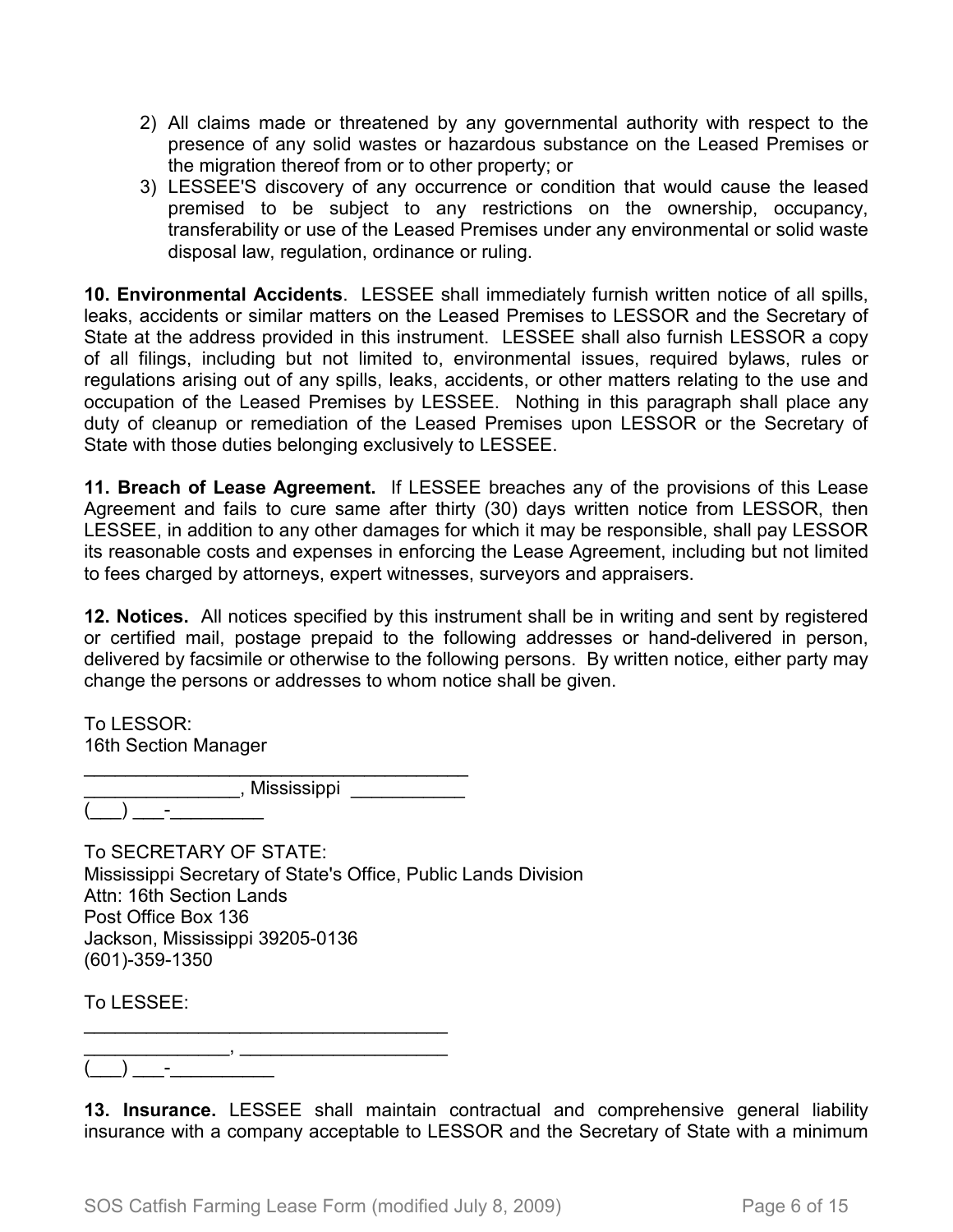combined single limit of liability of one million dollars (\$1,000,000.00) and the members of LESSEE shall collectively maintain a similar policy or self-insure for an excess limit of liability of one million dollars (\$1,000,000.00) for personal injuries or death of persons or destruction of property arising out of its operation, use or occupancy of the Leased Premises. LESSEE shall furnish proof of insurance (or self-insurance for LESSEE'S members, if applicable) to LESSOR, shall keep this insurance (of self-insurance for LESSEE'S members, if applicable) in full force and effect, and shall furnish LESSOR notice if the coverage is placed with another insurance company (or if the self-insurance for LESSEE'S members is managed by another company, if applicable). The amount of insurance coverage shall be adjusted for inflation every ten years on each tenth Anniversary of this instrument according to the procedures then set forth by the Office of the Secretary of State.

**14. Indemnification.** LESSEE shall protect, indemnify, defend, save, and hold harmless LESSOR, the State of Mississippi, and the Secretary of State, their officers, board members, employees and agents, from and against all claims, demands, liabilities, suits, injuries, and any and all losses or damages and cost of every kind and nature whatsoever ("loss"), including but not limited to all court costs and attorneys fees and all personal injury or death and/or damage to any person or entity including, but not limited to, LESSOR and its property or other loss arising out of any alleged noncompliance with laws or caused by LESSEE'S exercise of its rights under this Lease Agreement and/or resulting from the actions or omission of LESSEE in connection with its presence on or any use of the Leased Premises by LESSEE, its officers, agents, subcontractors, employees or invitees. Provided, however, it is understood that the indemnity provided by LESSEE as described in this paragraph shall not extend to intentional or negligent acts of LESSOR, its officers, or agents. In the event the intentional or negligent acts of LESSOR, its officers or agents, are not the direct and sole proximate cause for one hundred percent (100%) of the loss of claim, LESSEE shall be responsible to fulfill its obligations under this paragraph for the percentage of liability not attributable to LESSOR, its officers or agents.

**15. Mortgage Transactions.** The restrictions on assignments set forth in Paragraph 8 of the Lease Agreement shall not apply to and no prior approval of LESSOR shall be required for (i) a mortgage of the leasehold estate (ii) a foreclosure or an assignment of the leasehold estate to the mortgagee in lieu of foreclosure or (iii) a transfer by a mortgagee who has acquired the leasehold estate and such transfer occurs within a reasonable period of time commensurate with liquidation of the asset. However, any person acquiring the leasehold estate by any of the above means shall be obligated, within 10 days thereafter, to provide LESSOR with a copy of the assignment.

No mortgagee shall be deemed to have assumed and no mortgagee shall be personally obligated to perform any of LESSEE'S obligations under this lease which accrued prior to acquisition of the leasehold estate, provided that this limitation on personal liability shall not diminish the rights and remedies otherwise available to LESSOR in the event of a default nor the right of a mortgagee to cure defaults as herein provided. A mortgagee, having acquired the leasehold estate through foreclosure or assignment in lieu of foreclosure, shall be liable for performance of all obligations of LESSEE which accrue during the period the mortgagee has ownership of the leasehold estate, and any rent payment which becomes due during such period shall be paid in full and not prorated. Nothing contained in this Lease Agreement or in any mortgage shall release LESSEE from the full and faithful performance of LESSEE'S obligations under this Lease Agreement or from any liability for non-performance or constitute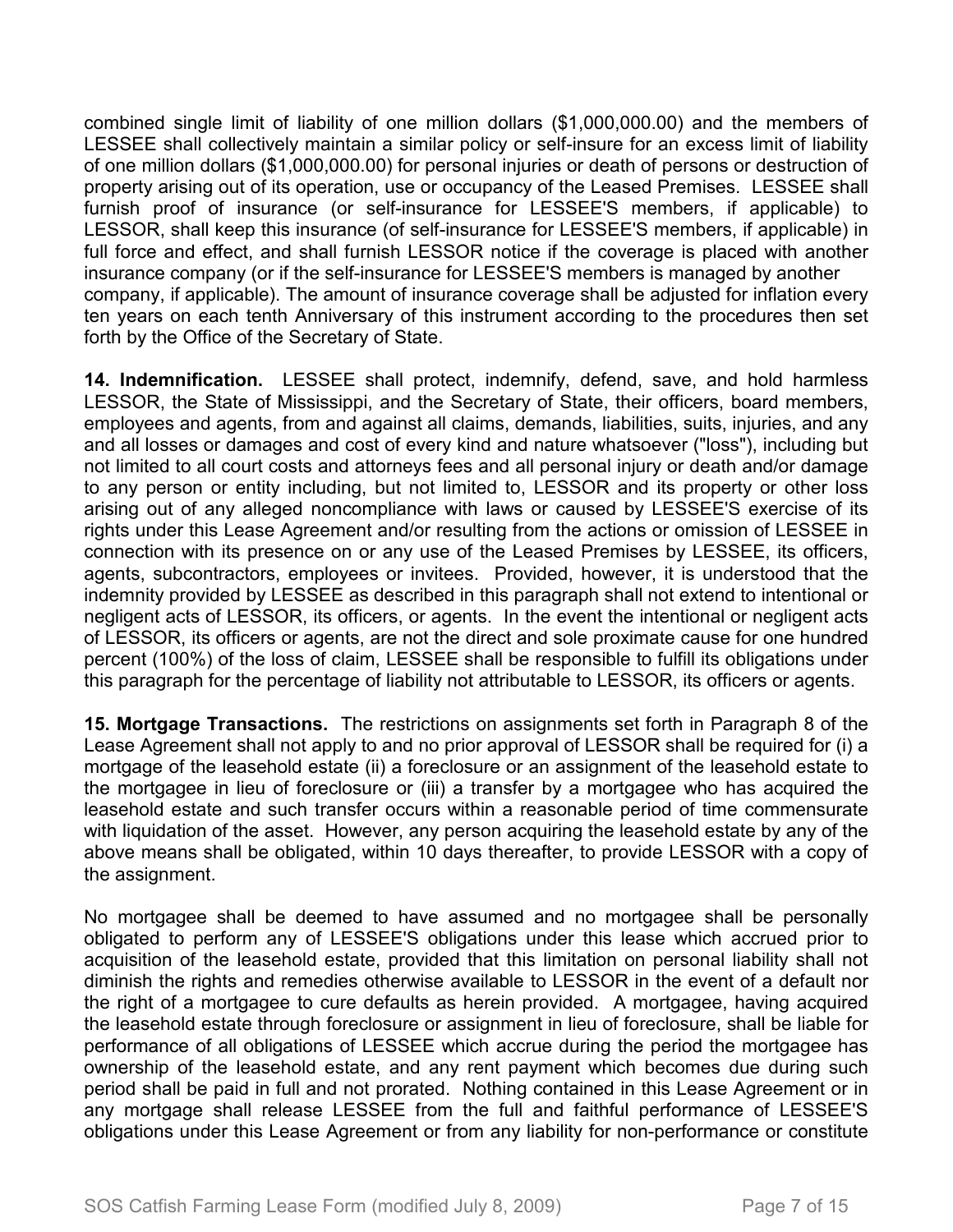a waiver of any right of LESSOR against LESSEE. The term "mortgage" as used in this paragraph means any mortgage, deed of trust, collateral assignment or other transfer or pledge of this lease as security for an indebtedness of LESSEE; and the term "mortgagee" means the holder of the indebtedness to whom or for whose benefit this lease has been mortgaged or pledged as security.

**16. Waste.** LESSEE shall be responsible for any damage that may be caused to LESSOR'S property by the activities of LESSEE, its employees, agents, contractors, and invitees under this Lease Agreement, and shall exercise reasonable care in the protection of all improvements, timber and other property of LESSOR, which may be located on the Leased Premises or in the vicinity whereon, against fire or damage from any and all other causes. LESSEE, its employees, agents, contractors, and invitees shall exercise reasonable care in conducting the activities permitted under this Lease Agreement, and shall not, in any event, commit waste or allow waste to be committed.

**17. Quiet Possession.** LESSEE shall have quiet and peaceful possession of said property as long as compliance is made with the terms of this agreement.

**18. Bankruptcy or Judgments.** LESSEE hereby covenants and agrees that if an execution or process is levied upon the Leased Premises or if a petition of bankruptcy be filed by or against the LESSEE in any court of competent jurisdiction, LESSOR shall have the right at its option, to cancel this Lease Agreement. LESSEE further covenants and agrees that this Lease Agreement and the interest of LESSEE hereunder shall not, without the written consent of LESSOR first obtained, be subject to garnishment or sale under execution or otherwise in any suit or proceeding which may be brought against said LESSEE.

**19. Condemnation.** If the whole of the Leased Premises, or such portion thereof as will make the Leased Premises unsuitable for LESSEE'S normal business activity, should be condemned for any public use or conveyed under threat of condemnation, then this Lease Agreement shall terminate on the date possession is acquired by the condemning authority, and rent shall be apportioned as of that date. All compensation awarded or paid upon such total or partial taking of the Leased Premises shall belong to LESSOR without participation by LESSEE except to the extent the award fairly represents the value of improvements which are the property of LESSEE. However, nothing herein shall preclude LESSEE from prosecuting any claim directly against the condemning authority for loss of business, cost of relocation or any other damages to which a tenant may be entitled provided that no such claim shall diminish or otherwise adversely affect the amount of LESSOR'S award.

**20. Classification/Use.** The lands herein have been classified as Catfish Farming in accordance with §§29-3-31 and 29-3-33 Miss. Code Ann (1972) as amended. LESSOR warrants that the Leased Premises shall be permitted to be used as a catfish farm for the duration of the term. This warranty does not apply to any change in use which may be required by governmental authority or other means beyond the control of LESSOR.

LESSEE shall not use the Leased Premises for any of the following purposes:

(a) The operation of a business or proprietorship where the majority of revenues are derived from the sale of alcohol,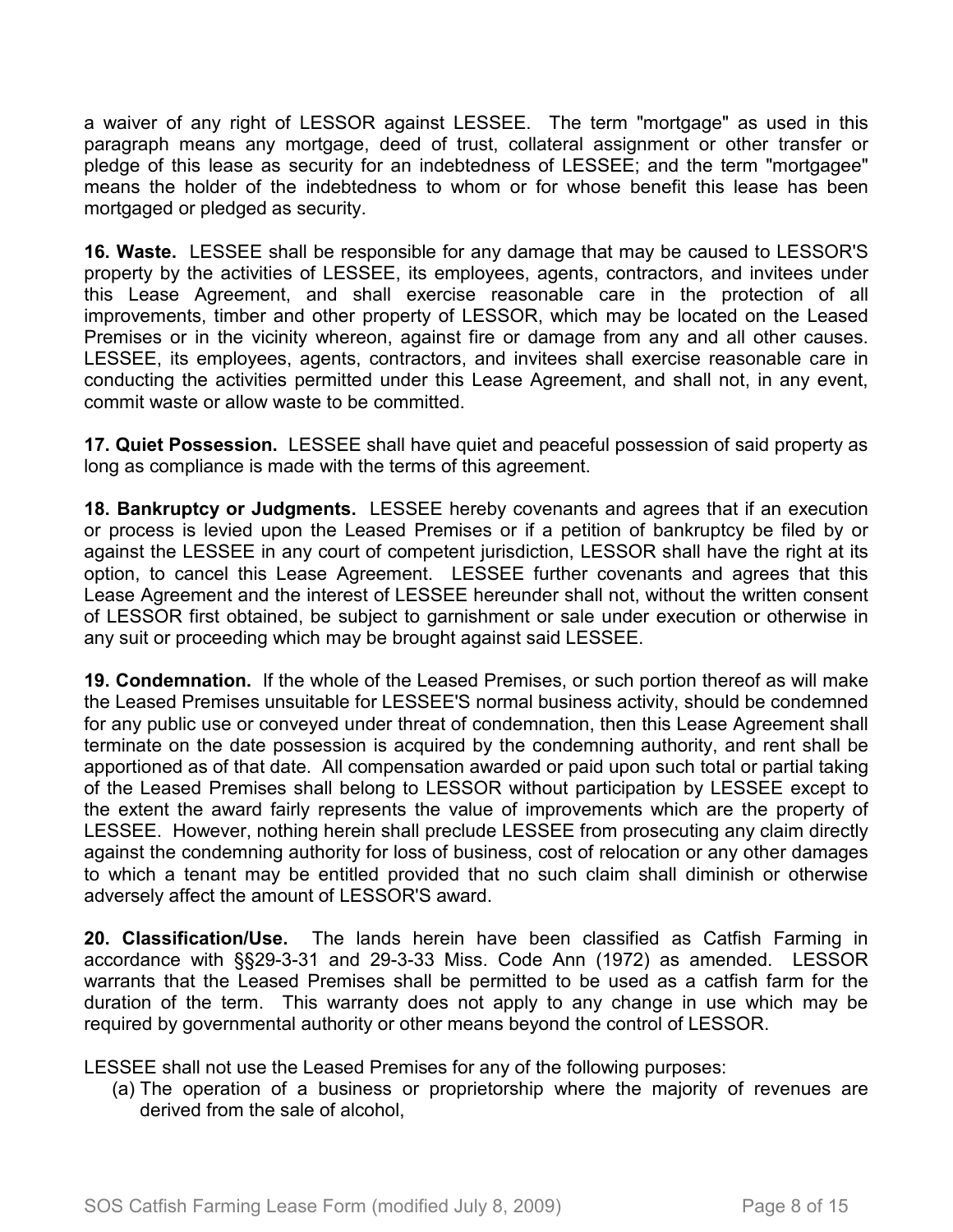- (b) The operation of a business or proprietorship that offers adult entertainment including, but not limited to, nude or partially nude dancing or display, or the sale of distribution of adult materials including, but not limited to, pornographic magazines, books, videocassettes, or computer disks,
- (c) Activities that are considered hazardous including, but not limited to, demolition or the storage or use of dangerous substances,
- (d) Any activity considered to be a nuisance,
- (e) Any activity that is unlawful or immoral; or
- (f) Any activity which at the discretion of LESSOR or the Secretary of State is inappropriate upon Sixteenth Section Land.

**21. Successors.** To the extent assignment of this Lease Agreement is allowed by the above provisions this Lease Agreement shall be binding upon LESSEE'S successors and assigns.

## **22. General Duties of LESSEE.** LESSEE agrees:

- (a) To comply with all laws and ordinances applicable to the use of the Leased Premises including, without limitation, laws and regulations pertaining to accessibility by handicapped persons;
- (b) To allow inspection of the Leased Premised during normal business hours by any persons responsible for management or supervision of the Leased Premises or this Lease Agreement acting in their official capacity;
- (c) To perform all obligations herein expressed in a prompt fashion, without notice or demand;
- (d) To surrender the Leased Premises upon termination or expiration of this Lease Agreement, with improvements to be in the condition as herein specified;
- (e) To provide LESSOR, at each Anniversary Date, written certification by LESSEE or an officer of LESSEE of compliance with the provisions of this lease;
- (f) To maintain the Leased Premises at all times in a clean, neat and orderly manner, free of waste materials, to keep grass and other vegetation clipped, and to keep all levees and ponds in a well maintained condition;
- (g) To use and apply good and husbandlike aquacultural practices in the use of the leased premises;
- (h) Notwithstanding any provision of this Lease Agreement LESSEE shall comply with all FDA guidelines as to the possession and storage of antibiotics and other drugs associated with aquacultural practices;
- (i) Notwithstanding any provision of this Lease Agreement LESSEE shall comply with all EPA guidelines as to the possession and storage of herbicides used in standard aquacultural practices;

Notwithstanding any provision of this Lease Agreement at LESSOR'S option LESSEE shall be required to fill and grade all catfish ponds and/or destroy and grade all levees on the leased premises upon forfeiture, default, cancellation, or termination of this lease agreement.

**23. Reservations.** LESSOR reserves title to all oil or gas, coal, lignite or other minerals in, on, or under the Leased Premises, together with the right to enter and remove the same, but not in a manner which interferes with LESSEE'S operations on the Leased Premises.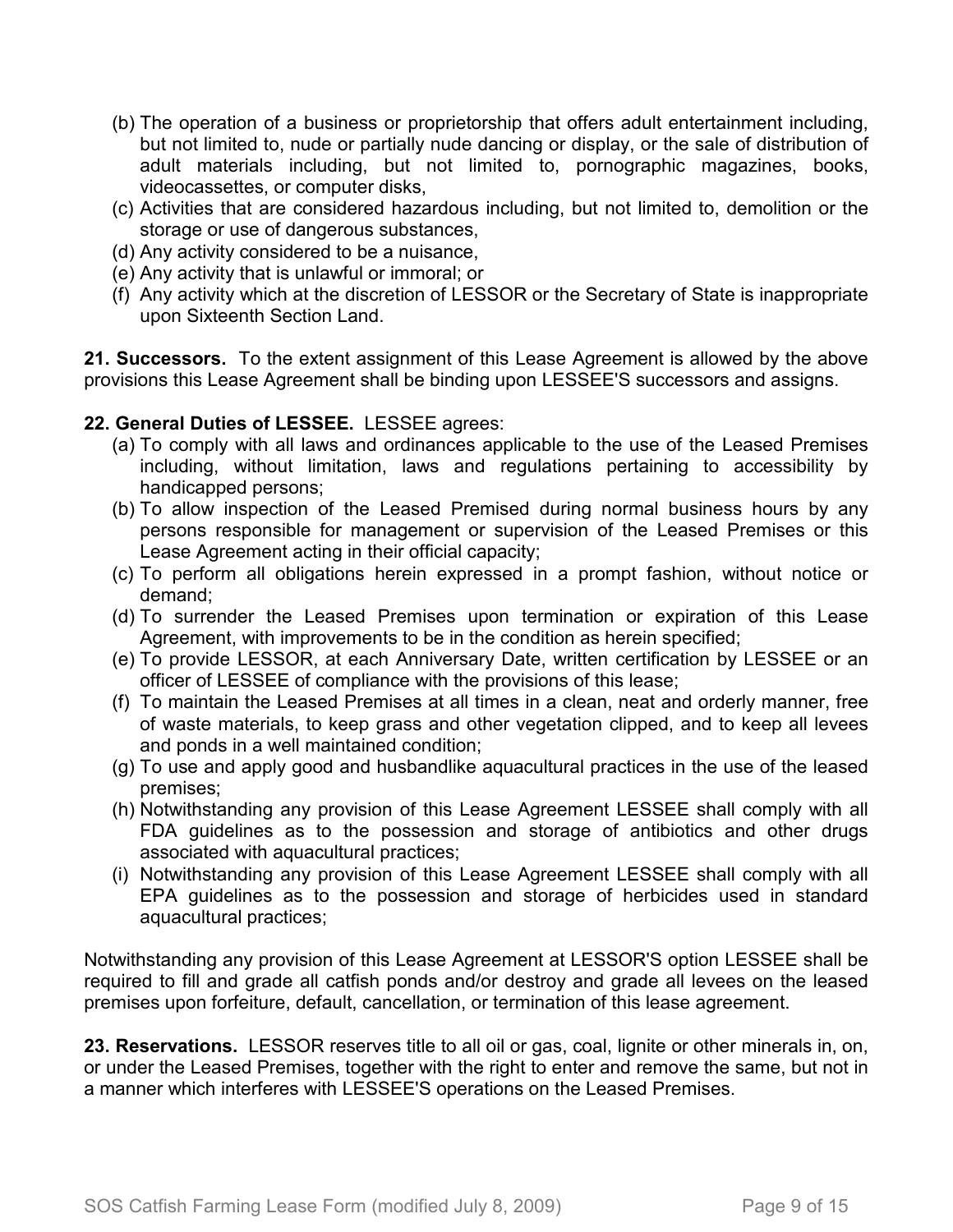**24. Rights-of-Way.** LESSOR reserves the right to grant or sell right-of-way across the Leased Premises for roads, highways, railroads, fiber optic cables or any public utility line. Provided that any such roads, highways, railroads, fiber optic cables or public utility lines be constructed in a manner so as not to interfere with LESSEE'S operations.

**25. Recording.** LESSOR will deliver this Lease Agreement to the Chancery Clerk of County for recording, and LESSEE has herewith delivered to LESSOR a check in the sum of  $\frac{1}{\frac{1}{2} + \frac{1}{2} + \frac{1}{2}}$  (\$ $\frac{1}{2}$ ) payable to such Chancery Clerk as recording fees.

**26. Immunity.** No provision of this Lease Agreement, whether requiring LESSEE to maintain insurance or to indemnify LESSOR or otherwise, shall be construed as a waiver by LESSOR of any provision of law related to governmental immunity.

**27. Interpretation.** The parties acknowledge that they have freely entered into this Lease Agreement and any ambiguities shall not be construed against a single party.

**28. Governing Law.** This Lease Agreement shall be governed by, construed, and enforced in accordance with the laws of the State of Mississippi. Jurisdiction and venue for any actions arising from this Lease Agreement and any amendments hereto shall rest exclusively in the Chancery Court of \_\_\_\_\_\_\_\_\_\_\_\_\_\_\_\_\_\_\_\_\_\_\_\_\_\_\_\_\_\_\_\_, Mississippi.

**29. Secretary of State.** By virtue of the signature below, the Secretary of State of the State of Mississippi has approved this Lease Agreement in accordance with the Secretary's authority for general supervision of16th Section Public School Trust Land. Approval of this Lease Agreement by the Secretary of State indicates that the LESSOR has exercised the care and skill of an ordinary prudent person to protect the beneficiaries of the 16th Section Public School Trust Land.

**30. Supervisory Right.** The Secretary of State, as supervisory trustee, shall have the right to institute any action to enforce the terms of this Lease Agreement in the event LESSOR fails to do in a timely manner. In the event the Secretary institutes legal action to enforce the terms of this Lease Agreement, he shall have all rights as are conferred to LESSOR.

**31. Additional Provisions.** This Lease Agreement contains an Exhibit "B." Any additional or special provisions to this Lease Agreement are set forth in Exhibit "B" and incorporated by reference as if copied fully herein. If there are no additional or special provisions then Exhibit "B" shall state "NONE."

**32. Entire Agreement.** This Lease Agreement shall constitute the entire agreement between the parties. Any prior understanding or representation of any kind preceding the date of this Lease Agreement shall not be binding upon either party except to the extent incorporated herein. This Lease Agreement contains Exhibits "A" and "B." If Exhibits "A" and "B" are not attached to this Lease Agreement, then this Lease Agreement shall be null and void.

IN WITNESS WHEREOF, this Lease Agreement is executed by LESSOR and pursuant to order entered upon its minutes, is executed by LESSEE this the \_\_\_\_\_\_ day of \_\_\_\_\_\_\_\_\_,  $2$  .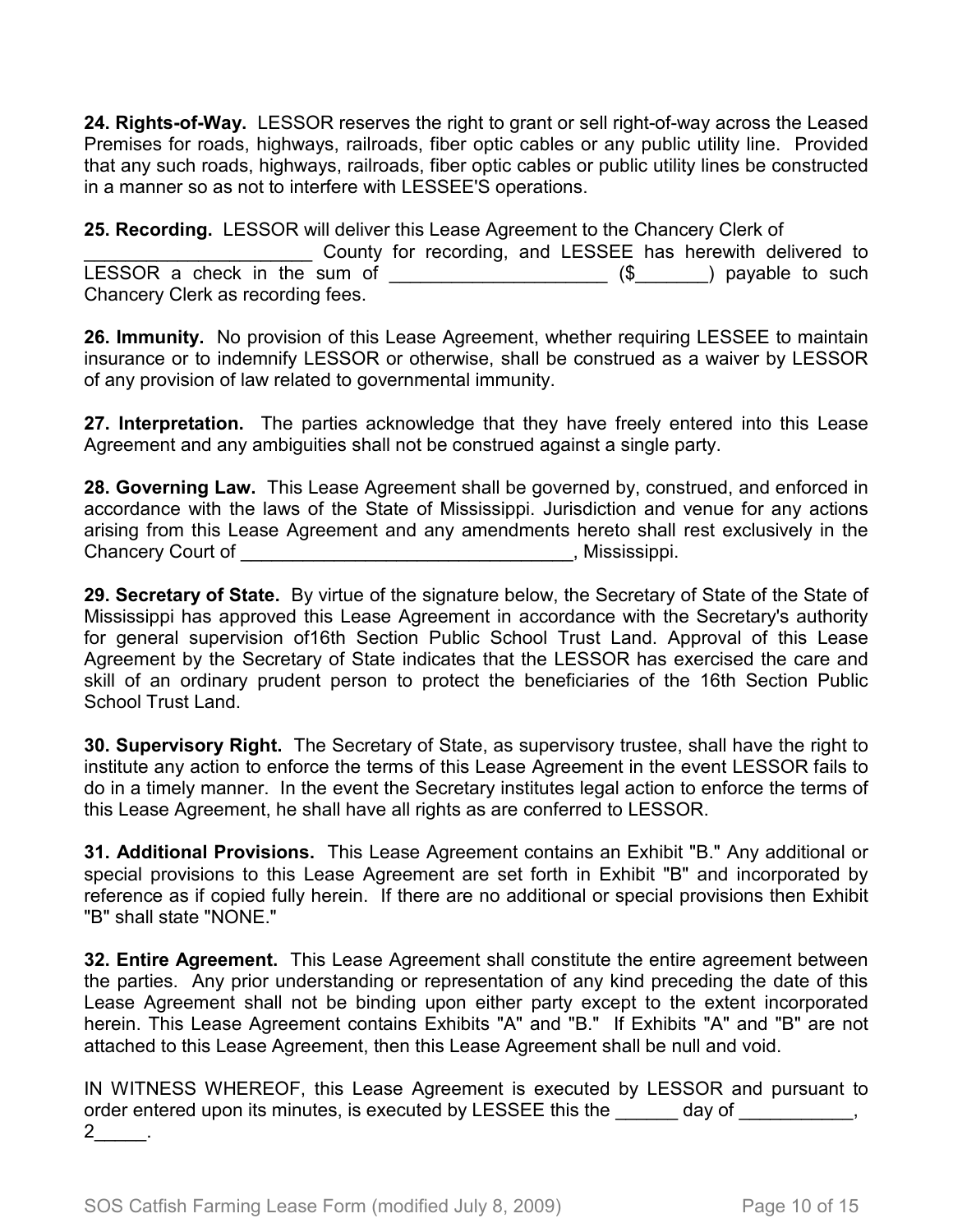Signed, Sealed and Delivered in the Presence of:

| LESSOR:                                                                                                         | APPROVED:                                    |  |  |  |
|-----------------------------------------------------------------------------------------------------------------|----------------------------------------------|--|--|--|
| <b>School District</b>                                                                                          | <b>County Board of Supervisors</b>           |  |  |  |
| Superintendent: National Contract of Contract of Contract of Contract of Contract of Contract of Contract of Co |                                              |  |  |  |
| <b>Board President:</b><br><u> 1980 - Andrea Stationer, fransk politiker og det</u>                             | Secretary of State:<br><b>Michael Watson</b> |  |  |  |
| LESSEE:                                                                                                         |                                              |  |  |  |
| <b>Printed Name:</b>                                                                                            |                                              |  |  |  |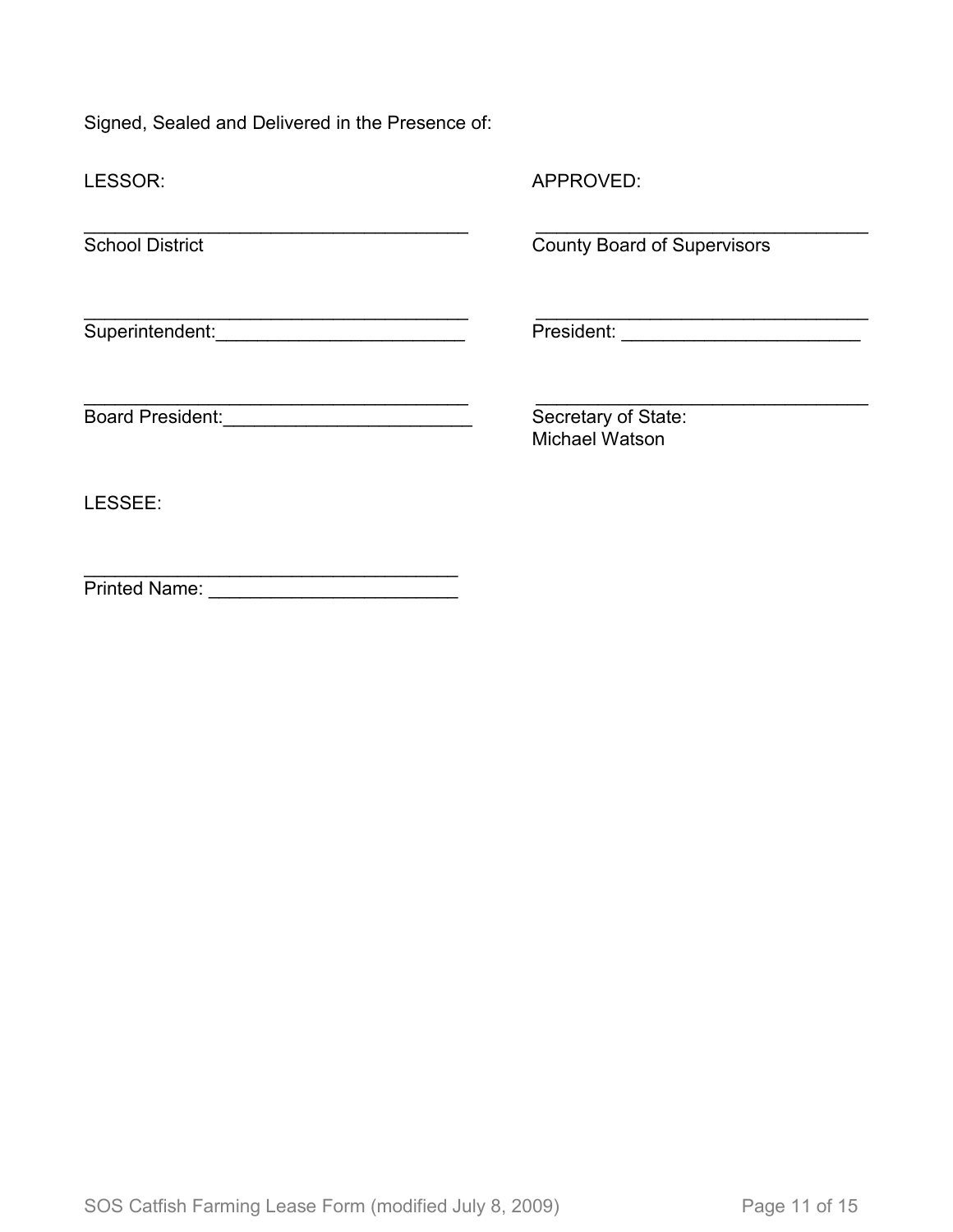#### ACKNOWLEDGMENTS

School District

STATE OF MISSISSIPPI COUNTY OF \_\_\_\_\_\_\_\_\_\_\_\_\_\_\_\_\_\_\_\_\_\_\_\_\_\_\_\_\_\_\_

| Personally appeared before me, the undersigned authority in and for said county and                                                                                  |                                             |
|----------------------------------------------------------------------------------------------------------------------------------------------------------------------|---------------------------------------------|
| state, on this<br>day of                                                                                                                                             | 2, within my jurisdiction, the within named |
|                                                                                                                                                                      | , Superintendent of Schools and             |
|                                                                                                                                                                      | , school board President of the             |
|                                                                                                                                                                      | School District Board of Education, who     |
| acknowledged that in said representative capacity as Superintendent of Schools and President                                                                         |                                             |
| of the Board of Education of the                                                                                                                                     |                                             |
| School District, they executed the above and foregoing instrument for and on behalf of said<br>Board of Education, after first having been duly authorized so to do. |                                             |
|                                                                                                                                                                      |                                             |

Printed Name:\_\_\_\_\_\_\_\_\_\_\_\_\_\_\_\_\_\_\_\_\_\_\_\_\_\_\_\_\_\_\_ (Notary Public)

My Commission Expires: \_\_\_\_\_\_\_\_\_\_\_\_\_\_\_\_\_\_\_\_\_\_\_\_\_\_\_\_\_\_\_(Affix official seal, if applicable)

Board of Supervisors

STATE OF MISSISSIPPI COUNTY OF \_\_\_\_\_\_\_\_\_\_\_\_\_\_\_\_\_\_\_\_\_\_\_\_\_\_\_\_\_\_\_

|                                                 | Personally appeared before me the undersigned authority in and for the said county and |
|-------------------------------------------------|----------------------------------------------------------------------------------------|
| state, on this the<br>day of                    | , within my jurisdiction, the within named<br>$2^{\circ}$                              |
|                                                 | , who acknowledged to me that he / she                                                 |
| is the President of the Board of Supervisors of |                                                                                        |

County, Mississippi, and that in said representative capacity he / she executed the above and foregoing instrument for and on behalf of said Board of Supervisors, after first having been duly authorized so to do.

| <b>Printed Name:</b> |  |
|----------------------|--|
| (Notary Public)      |  |

My Commission Expires: \_\_\_\_\_\_\_\_\_\_\_\_\_\_\_\_\_\_\_\_\_\_\_\_\_\_\_\_\_\_\_(Affix official seal, if applicable)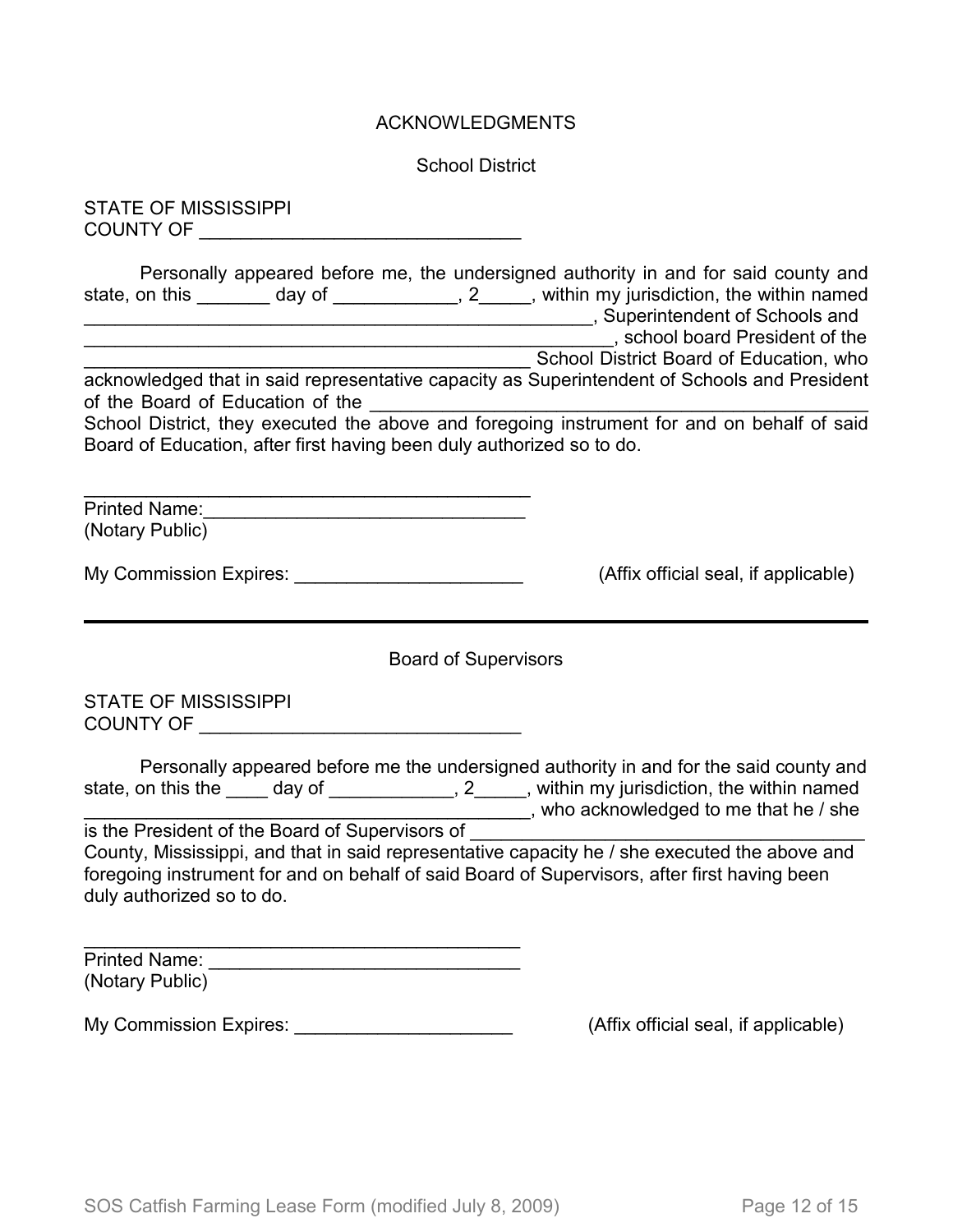#### ACKNOWLEDGEMENTS

Lessee - Personal

STATE OF MISSISSIPPI COUNTY OF \_\_\_\_\_\_\_\_\_\_\_\_\_\_\_\_\_\_\_\_\_\_\_\_\_\_\_\_\_\_

Personally appeared before me, the undersigned authority in and for said county and state, on this the \_\_\_\_\_ day of \_\_\_\_\_\_\_\_\_\_\_\_, 2\_\_\_\_, within my jurisdiction, the within named state, on this the \_\_\_\_\_\_ day of \_\_\_\_\_\_\_\_\_\_\_\_\_, 2\_\_\_\_, within my jurisdiction, the within named \_\_\_\_\_\_\_\_\_\_\_\_\_\_\_\_\_\_\_\_\_\_\_\_\_\_\_\_\_\_\_\_\_\_\_\_\_\_\_\_\_\_\_\_\_\_\_\_, who acknowledged that he / she executed the above and foregoing instrument.

| <b>Printed Name:</b> |  |
|----------------------|--|
| (Notary Public)      |  |

My Commission Expires: \_\_\_\_\_\_\_\_\_\_\_\_\_\_\_\_\_\_\_\_\_\_\_\_\_\_\_\_\_(Affix official seal, if applicable)

Lessee - Corporate

STATE OF MISSISSIPPI COUNTY OF \_\_\_\_\_\_\_\_\_\_\_\_\_\_\_\_\_\_\_\_\_\_\_\_\_\_

|                                                   |        | Personally appeared before me the undersigned authority in and for said county and             |
|---------------------------------------------------|--------|------------------------------------------------------------------------------------------------|
| state, on this the                                | day of | , 2, within my jurisdiction, the within named                                                  |
|                                                   |        | who acknowledged to me that he / she                                                           |
| is the                                            |        |                                                                                                |
|                                                   |        | and that in said representative capacity he / she executed the above and foregoing instrument, |
| after first having been duly authorized so to do. |        |                                                                                                |

| <b>Printed Name:</b> |  |
|----------------------|--|
| (Notary Public)      |  |

My Commission Expires:  $\blacksquare$ 

 $\overline{\phantom{a}}$  , and the set of the set of the set of the set of the set of the set of the set of the set of the set of the set of the set of the set of the set of the set of the set of the set of the set of the set of the s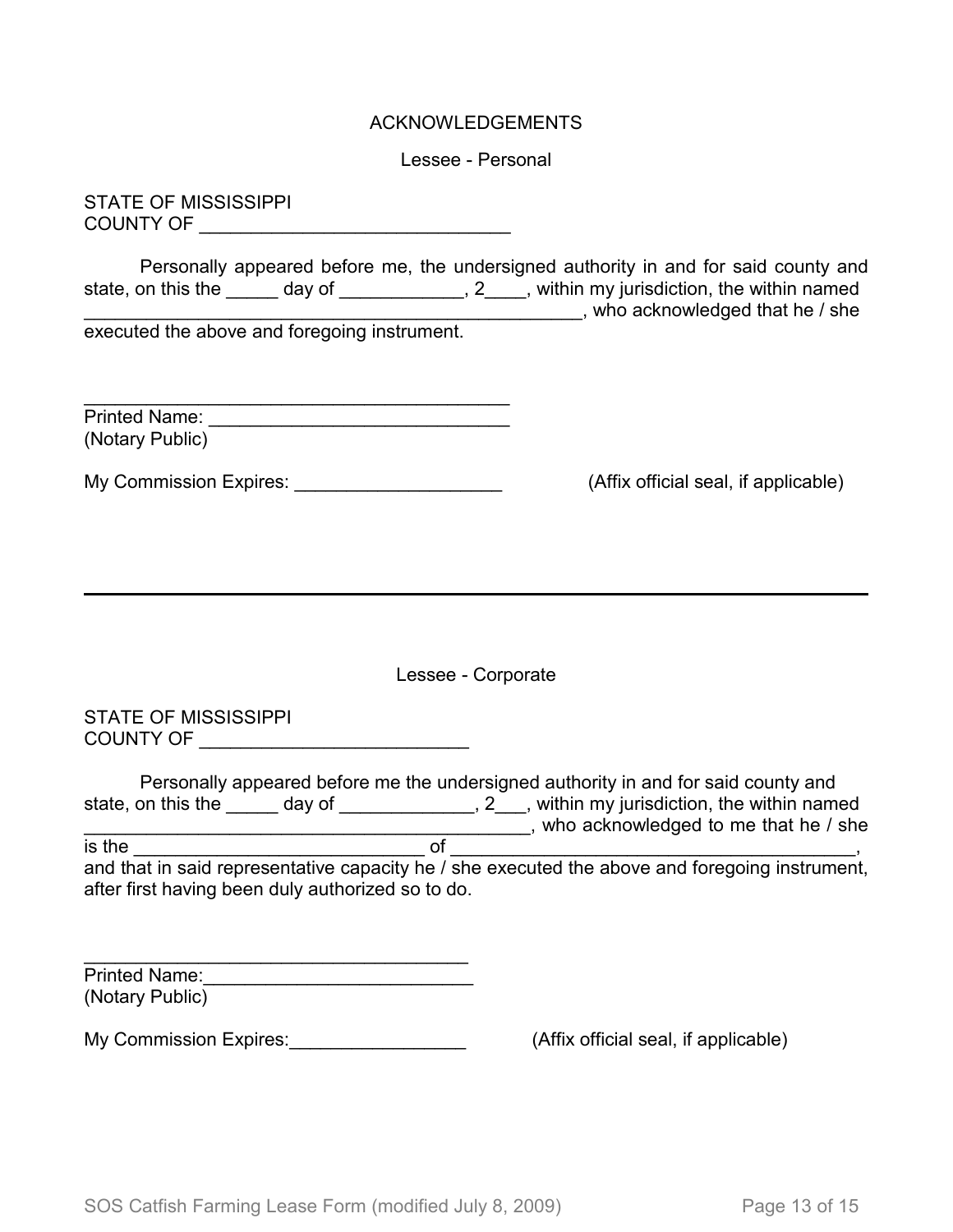EXHIBIT "A": DESCRIPTION OF PROPERTY